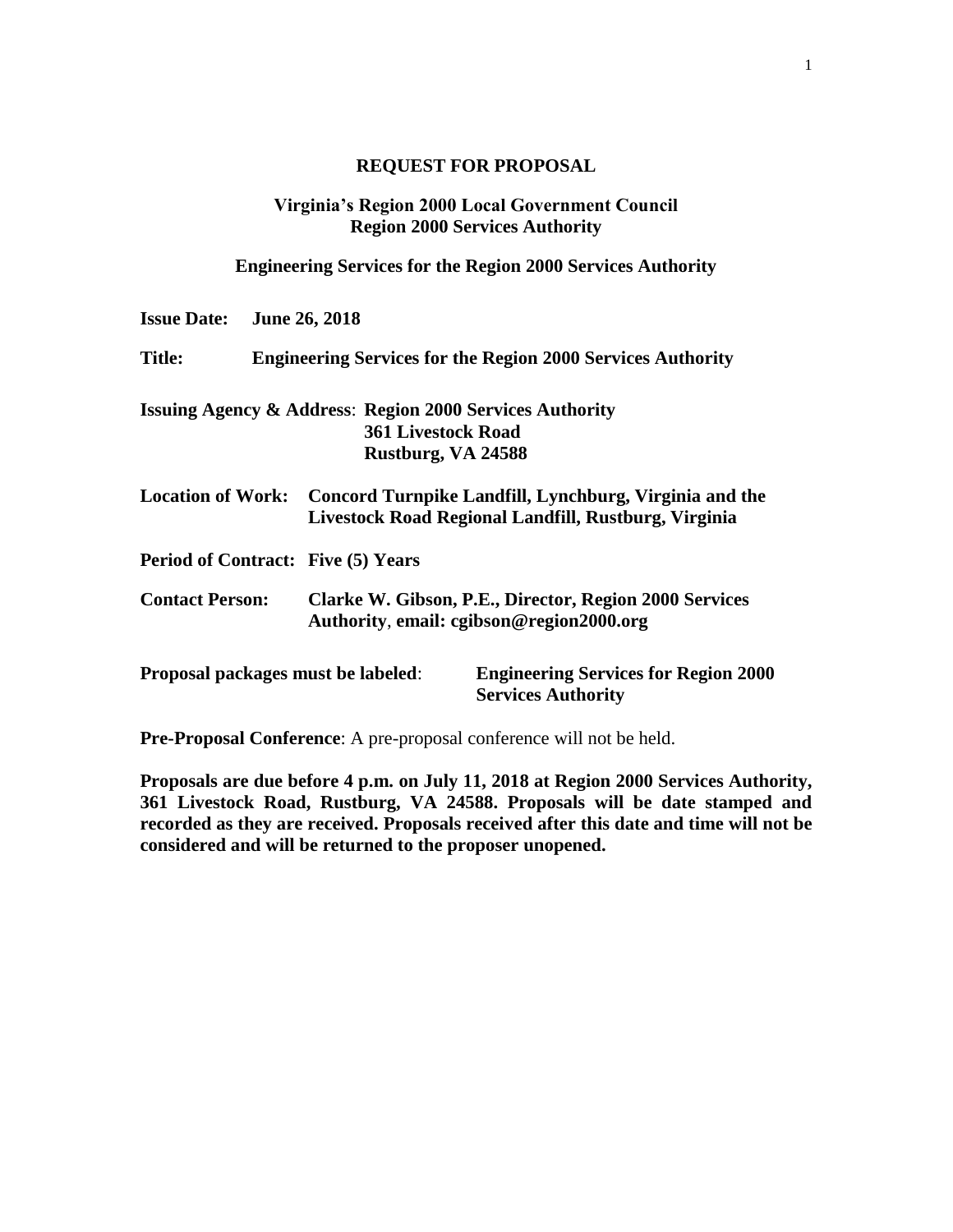In compliance with this Request for Proposals, which includes the attached Table of Contents and all provisions and appendices attached and referenced therein, and subject to all the terms and conditions set forth herein, the undersigned offers and agrees to furnish the services described in the RFP cited above and submit this signed proposal which includes this completed and signed page, the completed and signed current GSA Form 330 and other data as required by the RFP. It is understood that this proposal and the scope of services may be modified, by mutual agreement in subsequent negotiations.

| <b>Name and Address of Firm:</b> | Date:                |
|----------------------------------|----------------------|
|                                  | By:                  |
|                                  | (signature in ink)   |
|                                  | By:                  |
|                                  | (print or type name) |
|                                  | <b>Title:</b>        |
|                                  | <b>Phone #:</b>      |
| FEI / FIN #:                     | Fax #:               |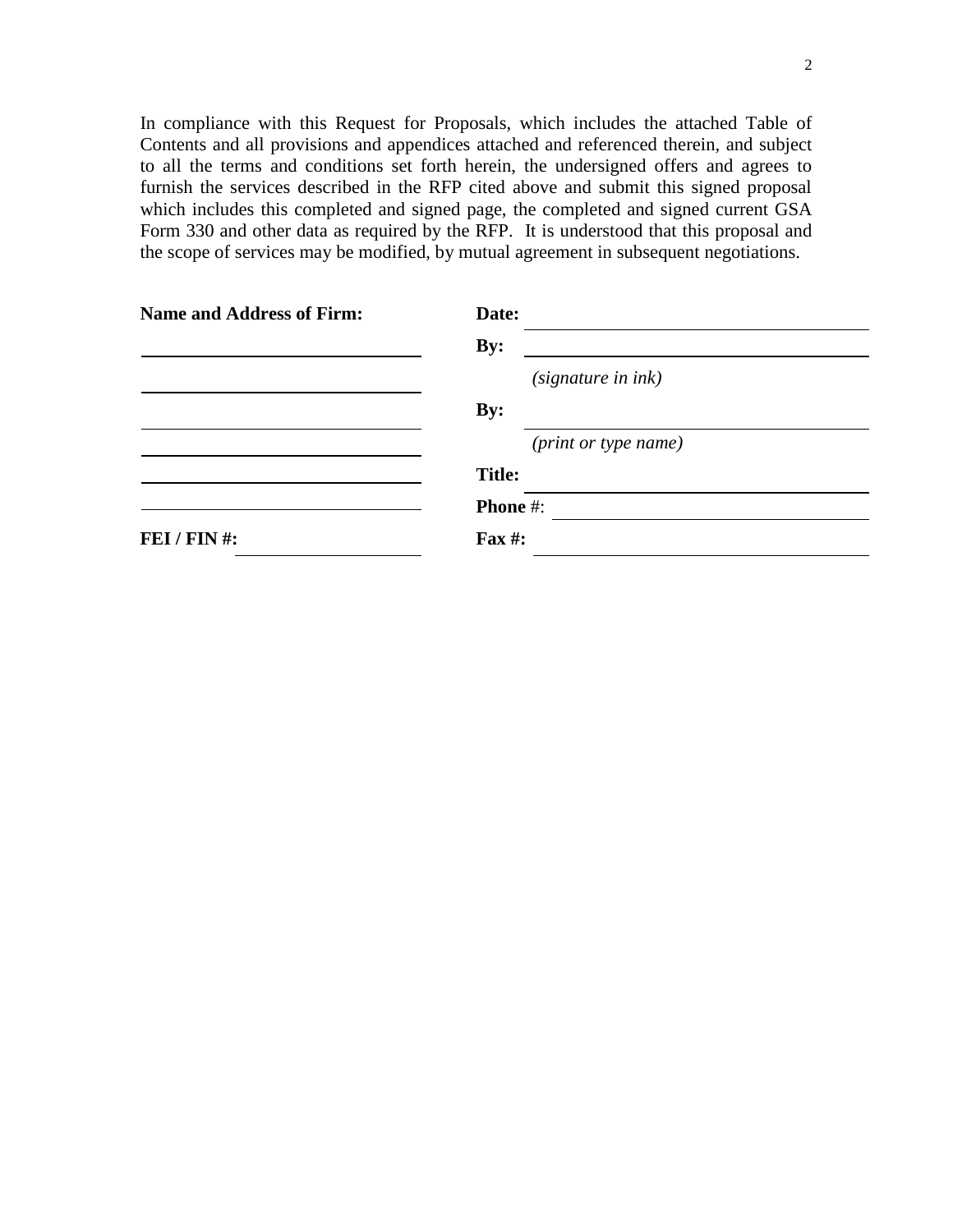# **I. PURPOSE:**

The purpose of this RFP is to solicit proposals for the purposes of entering into a contract through competitive negotiations for the professional services of a Professional Engineering firm, authorized to do business in the Commonwealth of Virginia, with experience in engineering services for landfills.

The A/E shall provide professional services for the project described in Part IV of this RFP.

# **II. BACKGROUND**:

The Region 2000 Services Authority was established in July 2008 and is operating a regional landfill at 361 Livestock Road, Rustburg, Virginia for the jurisdictions of the City of Lynchburg, Nelson, Appomattox and Campbell Counties.

# **III. INFORMATION AVAILABLE:**

A copy of the regional solid waste management plan and other documents related to the Authority can be found at [http://region2000.org/regional-solid-waste](http://region2000.org/regional-solid-waste-initiative2.html)[initiative2.html.](http://region2000.org/regional-solid-waste-initiative2.html)

Or contact Clarke Gibson at cgibson@region2000.org

# **IV. SCOPE OF SERVICES:**

The selected firm (s) shall furnish all expertise, labor and resources for permit compliance, surveying, design and construction period services for the Authority. The following generally highlights the services that the firm will be required to perform:

- 1. Part A and Part B permit, construction documents and QA/QC for possible Lateral Expansion at Livestock Road Regional Landfill, permit no. 610.
- 2. Permitting, construction documents and QA/QC for possible solid waste transfer station in region or possible new landfill site in region.
- 4. Deign of partial closure cap for Livestock Road Landfill, permit no. 610, including construction documents, bid assistance, construction administration and QA/QC.
- 5. Evaluation of landfill expansion and other future solid waste management alternatives for the region including financial modeling of solid waste disposal options.
- 6. Survey and capacity analysis as required.
- 7. Groundwater monitoring, analysis and reporting and other permit compliance assistance for Concord Turnpike Landfill, Lynchburg,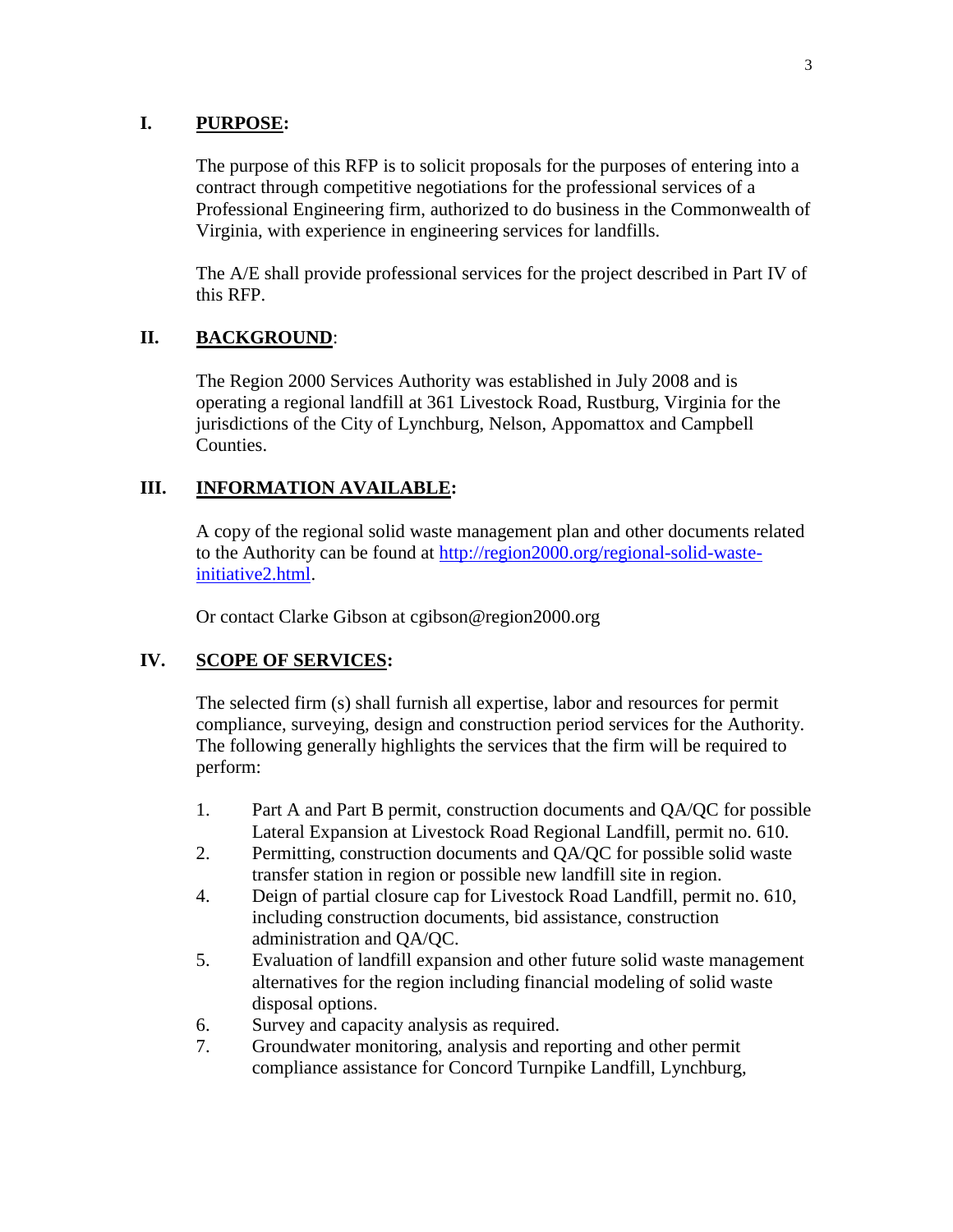Virginia, Permit No. 558 and Livestock Road Regional Landfill, permit no. 610.

8. Other engineering services as required.

### PROPOSAL REQUIREMENTS:

- A. Proposals shall be signed by an authorized representative of the A/E. By submitting a proposal, the proposer certifies that all information provided in response to this RFP is true and accurate. Failure to provide information required by this RFP will ultimately result in rejection of the proposal.
- B. Proposals should be prepared simply and economically, providing a straightforward, concise description of the A/E's capabilities for satisfying the requirements of the RFP. Emphasis should be on completeness and clarity of content.
- C. The Respondent's proposal shall include: the completed and signed RFP cover page 1; the completed and signed GSA Form 330 for all firms involved in the project.

#### **<http://www.gsa.gov/portal/forms/download/116486>**

One (1) manually signed original and five copies of the proposal shall be submitted. Each copy of the proposal shall be bound in a single volume where practical.

- D. All documentation submitted with the proposal shall be included in that single bound volume. Elaborate brochures and other representations beyond those sufficient for presenting a complete and effective proposal are neither required nor desired.
- E. Any information thought to be relevant, but not specifically applicable to the enumerated scope of Work, may be provided as an appendix to the proposal. If publications are supplied by the proposer to respond to a requirement, the response should include reference to the document number and page number. Publications provided without such reference will not be considered relevant to the RFP.
- F. To reduce the effort and expense of responding to RFP's, provide uniformity in the type information requested, and enhance the review and evaluation process, **the GSA Form 330 shall be used by A/E's responding to the RFP.**

**<http://www.gsa.gov/portal/forms/download/116486>**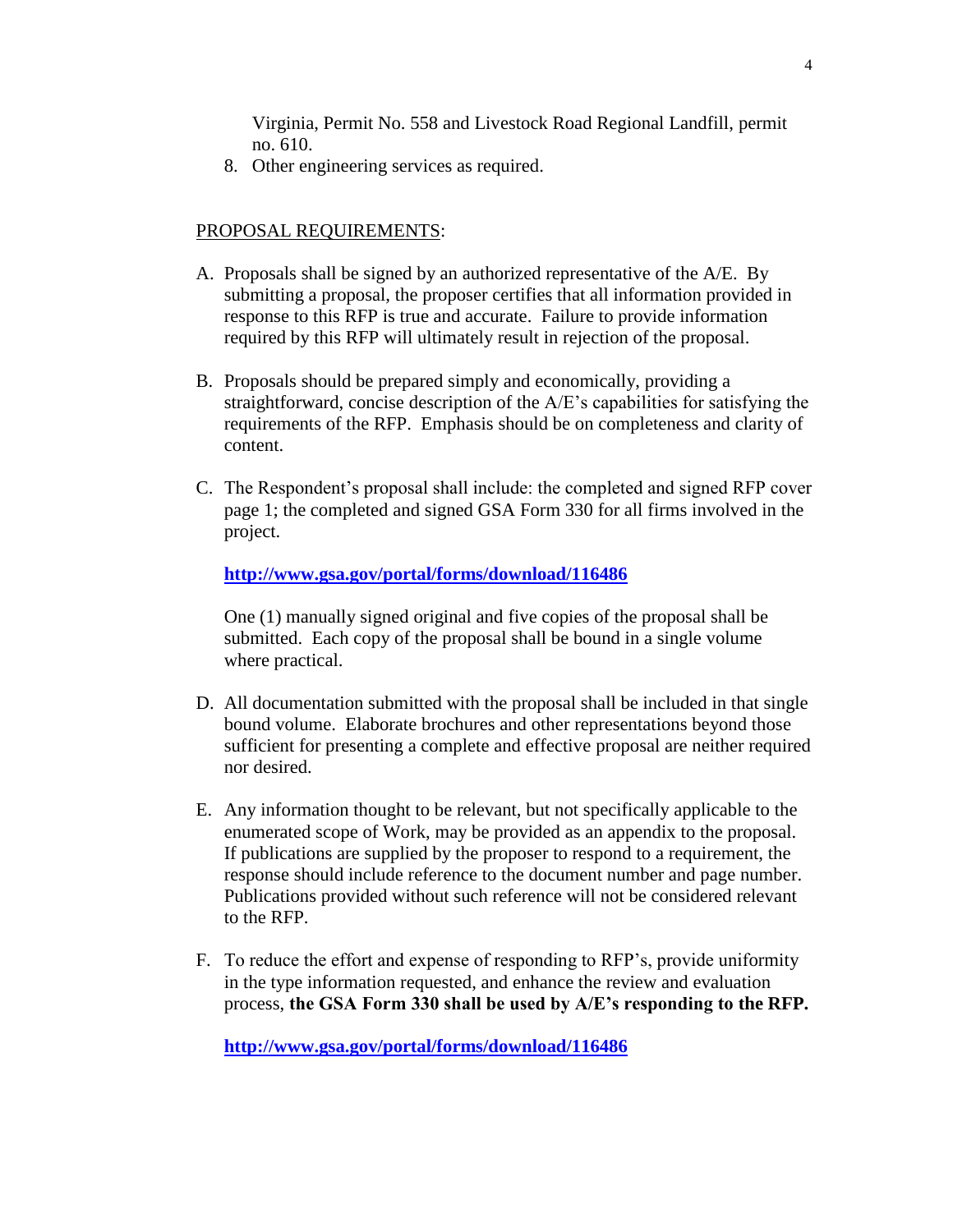## **V. EVALUATION AND AWARD OF CONTRACTS:**

- A. Evaluation Criteria: Proposals shall be evaluated by Region 2000 using the following criteria:
	- 1. Expertise, experience and qualifications of the A/E's primary designer in each relative discipline for providing the services described in Section IV, Scope of Services.
	- 2. Expertise, experience and qualifications of any special consultants proposed for providing the services described in Section IV, Scope of Services.
	- 3. Geographic location of the A/E's office where work will be performed in relation to the project location(s).
	- 4. Proposer's current and projected work load; plan to complete the work and ability to complete the work in a timely manner.
	- 5. Expertise and past experience of the A/E in providing services on projects of similar size, scope and features as those required on this project.
	- 6. Qualifications and experience of the A/E's project manager to be assigned to this project.
	- 7. Firm's recent (past 5 years) experience/history in designing projects within an established "Design-not-to-exceed" budget.
	- 8. Size of the firm relative to the size of the project.
	- 9. Financial Responsibility as evidenced by the A/E's carrying Professional Liability Insurance.

Generally, a selection committee will consider the A/E's overall suitability to provide the required services within the project's time, budget and operational constraints, and it will consider the comments and/or recommendations of the A/E's previous clients, as well as other references.

B. AWARD OF CONTRACT: After evaluation of the Proposals received in response to the RFP, Region 2000 shall engage in individual discussions and interviews with two or more proposers deemed fully qualified, responsible and suitable on the basis of initial responses, and with professional competence to provide the required services. Repetitive informal interviews are permitted. Proposers shall be encouraged to elaborate on their